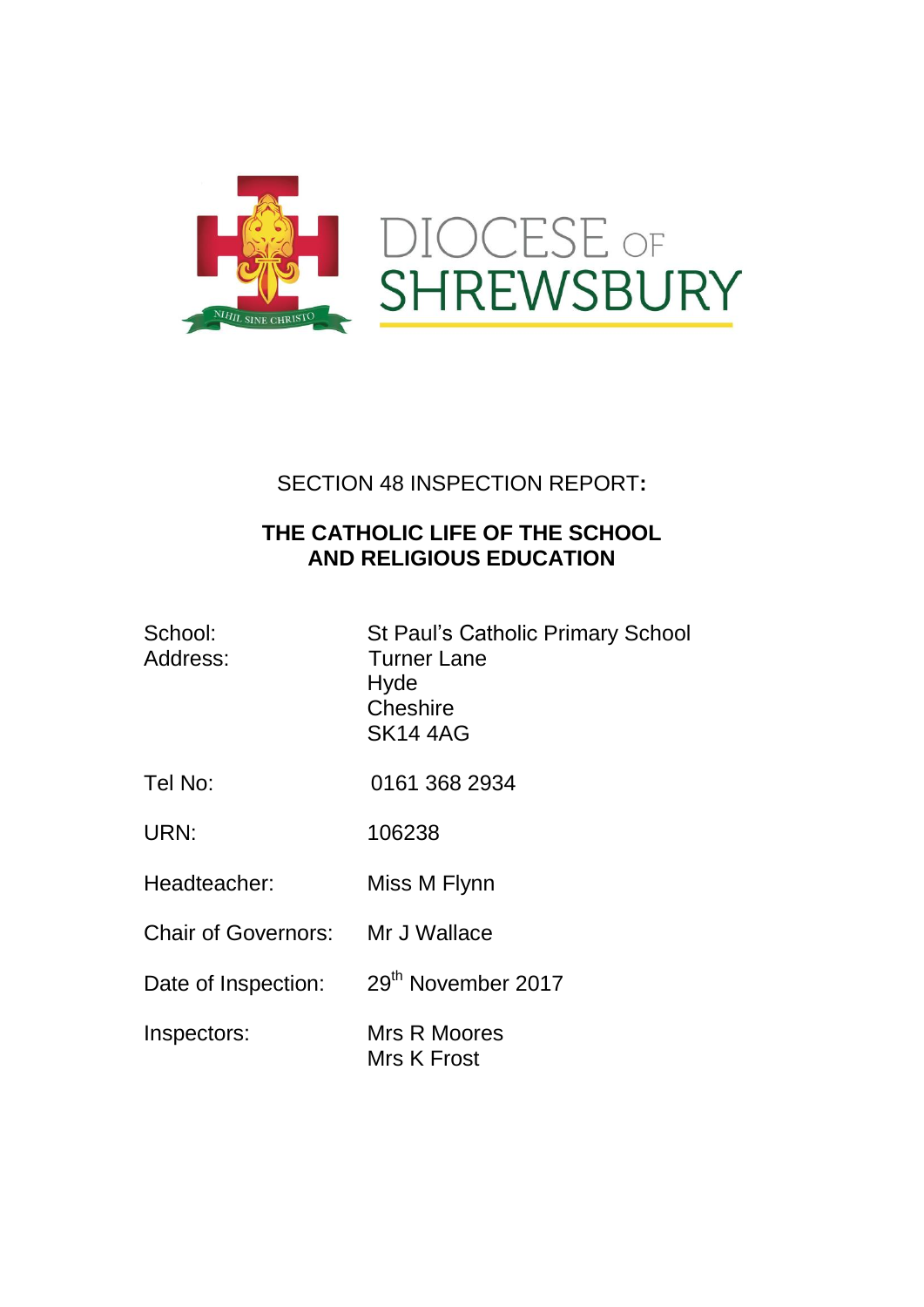## **Vision and Mission for St Paul's**

# **Living Our Faith by Word** and Deed

**As children of God we value and respect each other; We love Jesus and through our relationships with others we share this love; We work in partnership with home, the parish of St. Paul's and the local community; We support and encourage everybody to achieve their best in work and play; We celebrate each others' achievements; We say sorry, support and forgive each other as Jesus showed us; We prepare for and share the sacraments; We respect other people's beliefs and cultures; We support those in need.**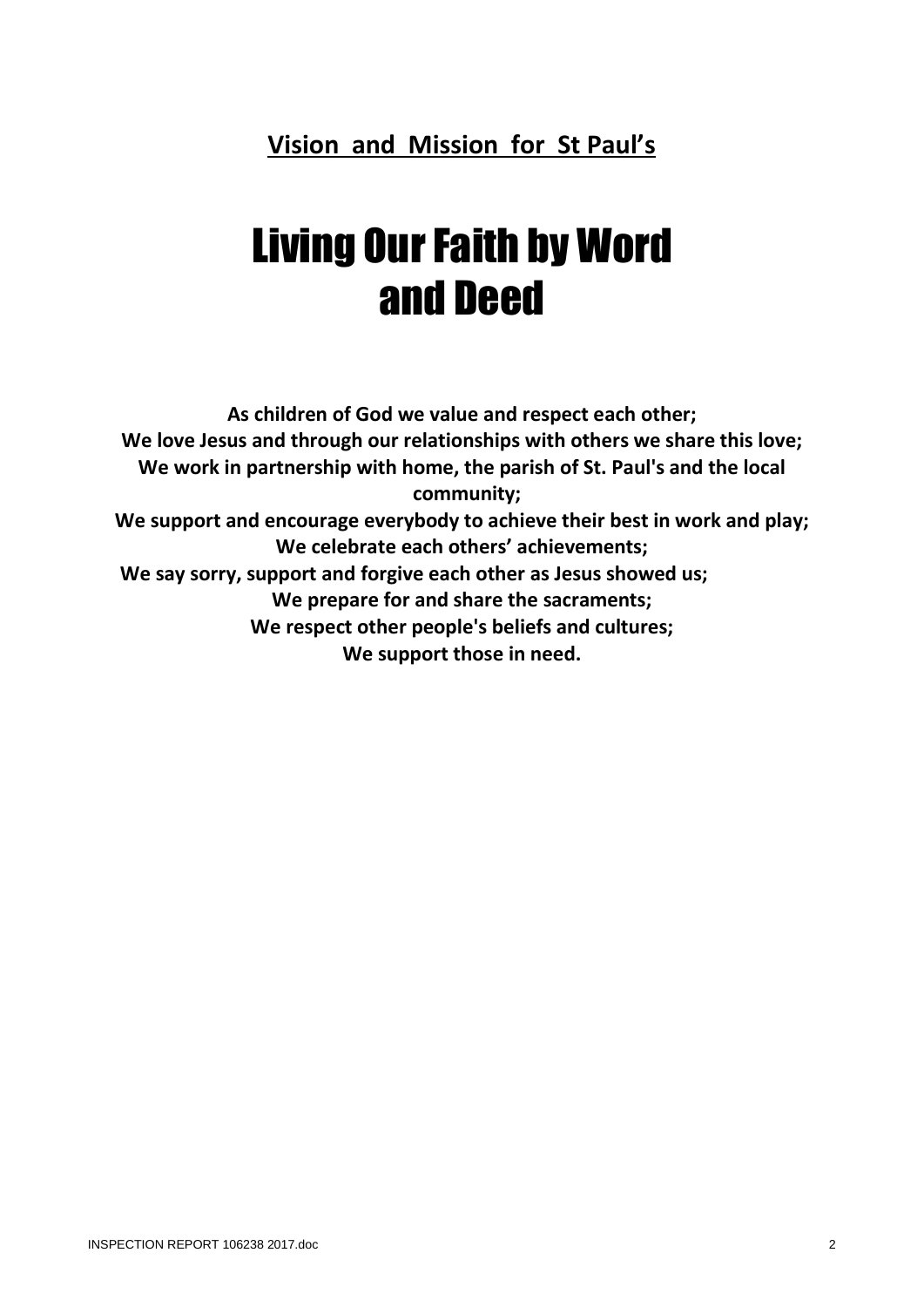## FACTUAL INFORMATION ABOUT THE SCHOOL

|     |    |    | Υ2 | Y3 | Υ4 | Y5 | Y6 | Total |
|-----|----|----|----|----|----|----|----|-------|
| PT  | FT |    |    |    |    |    |    |       |
| 17  | 30 | 29 | 30 | 46 | 31 | 33 | 31 | 247   |
| 12  | 25 | 21 | 25 | 29 | 31 | 33 | 29 | 205   |
| 2   |    | ⌒  | ົ  |    | 0  | 0  | ົ  | 16    |
| 2   | 0  |    |    |    | 0  | 0  | 0  | 4     |
| 2   | 4  | 6  | ⌒  | 9  | 0  | 0  | 0  | 23    |
| 3   | 3  | 3  |    | 4  |    | 2  | 3  | 19    |
|     |    |    |    |    |    |    |    |       |
|     | 0  | っ  | 4  |    | 4  | 5  | 5  | 27    |
| 0   | 0  |    | 0  | 0  | 0  | 0  | 0  |       |
| N/A | 2  |    | 6  | 4  |    | 4  |    | 19    |
|     |    | FS |    |    |    |    |    |       |

| Exclusions in last academic year                               | Permanent |  | Fixed term                         |  |
|----------------------------------------------------------------|-----------|--|------------------------------------|--|
| Index of multiple deprivation<br>Index of Multiple Deprivation |           |  | Index of Multiple Deprivation Rank |  |
|                                                                | Decile -  |  | 7094/31.954                        |  |

|                                         |              | With reference to Year 6 - the Catholic schools to<br>which your pupils transferred |              |  |  |  |
|-----------------------------------------|--------------|-------------------------------------------------------------------------------------|--------------|--|--|--|
| PARISHES SERVED BY THE<br><b>SCHOOL</b> |              | <b>PUPILS TRANSFER</b>                                                              |              |  |  |  |
| Name of Parish                          | No of Pupils | Name of School                                                                      | No of Pupils |  |  |  |
| St Paul's and St Mary's<br>248          |              | All Saints Catholic College                                                         |              |  |  |  |
|                                         |              | St Thomas More RC College                                                           | 14           |  |  |  |
|                                         |              |                                                                                     |              |  |  |  |
|                                         |              |                                                                                     |              |  |  |  |
|                                         |              |                                                                                     |              |  |  |  |
|                                         |              |                                                                                     |              |  |  |  |
|                                         |              |                                                                                     |              |  |  |  |

| <b>TIME</b><br><b>RE TEACHING</b>                | ∼        |         | $\sqrt{4}$ | $\sqrt{2}$<br>╺      | $\sqrt{2}$<br>ີ | Y4 | vπ | Y6   | $\tau$ otal |
|--------------------------------------------------|----------|---------|------------|----------------------|-----------------|----|----|------|-------------|
|                                                  | $\Gamma$ | --<br>– |            |                      |                 |    |    |      |             |
| time (Hours) -- per week<br>Total<br>RE teaching | 1hr      | 2 hours |            | <sup>ი</sup> 5 hours |                 |    |    | 19.5 |             |

| <b>STAFFING</b>                               |      | <b>NAME OF SCHOOL</b>      |             |
|-----------------------------------------------|------|----------------------------|-------------|
| Full-time teachers                            | 10   | Published admission number | 210         |
| Part-time teachers                            |      | Number of classes          | 9           |
| Total full-time equivalent                    | 11.4 | Average class size KS1     | 30          |
| Support assistants                            | 9    | Average class size KS2     | 28.2'       |
| Percentage of Catholic teachers f.t.e.        | 84%  |                            | *(Please no |
| How many teachers teach RE (P) f.t.e.         | 9.4  |                            | this is due |
| Number of teachers with CCRS or equivalent    | 4    |                            | Bulge intak |
| Number of teachers currently undertaking CCRS |      |                            | Year 3)     |

| <b>NAME OF SCHOOL</b>      |                    |
|----------------------------|--------------------|
| Published admission number | 210                |
| Number of classes          | g                  |
| Average class size KS1     | 30                 |
| Average class size KS2     | $28.2*$            |
|                            | *(Please note      |
|                            | this is due to the |
|                            | Bulge intake in    |
|                            | Year 3)            |

## **FINANCIAL DATA**

| EXPENDITURE $(E)$ | Last financial year | <b>Current financial year</b> | Next financial year     |
|-------------------|---------------------|-------------------------------|-------------------------|
| RE.               | £2,178.60           | £2,809.41                     | Yet to be agreed by FGB |
| English           | £1,943.43           | £611.63                       | Yet to be agreed by FGB |
| Mathematics       | £29.99              | £10.00                        | Yet to be agreed by FGB |
| Science           | £72.54              | £34.55                        | Yet to be agreed by FGB |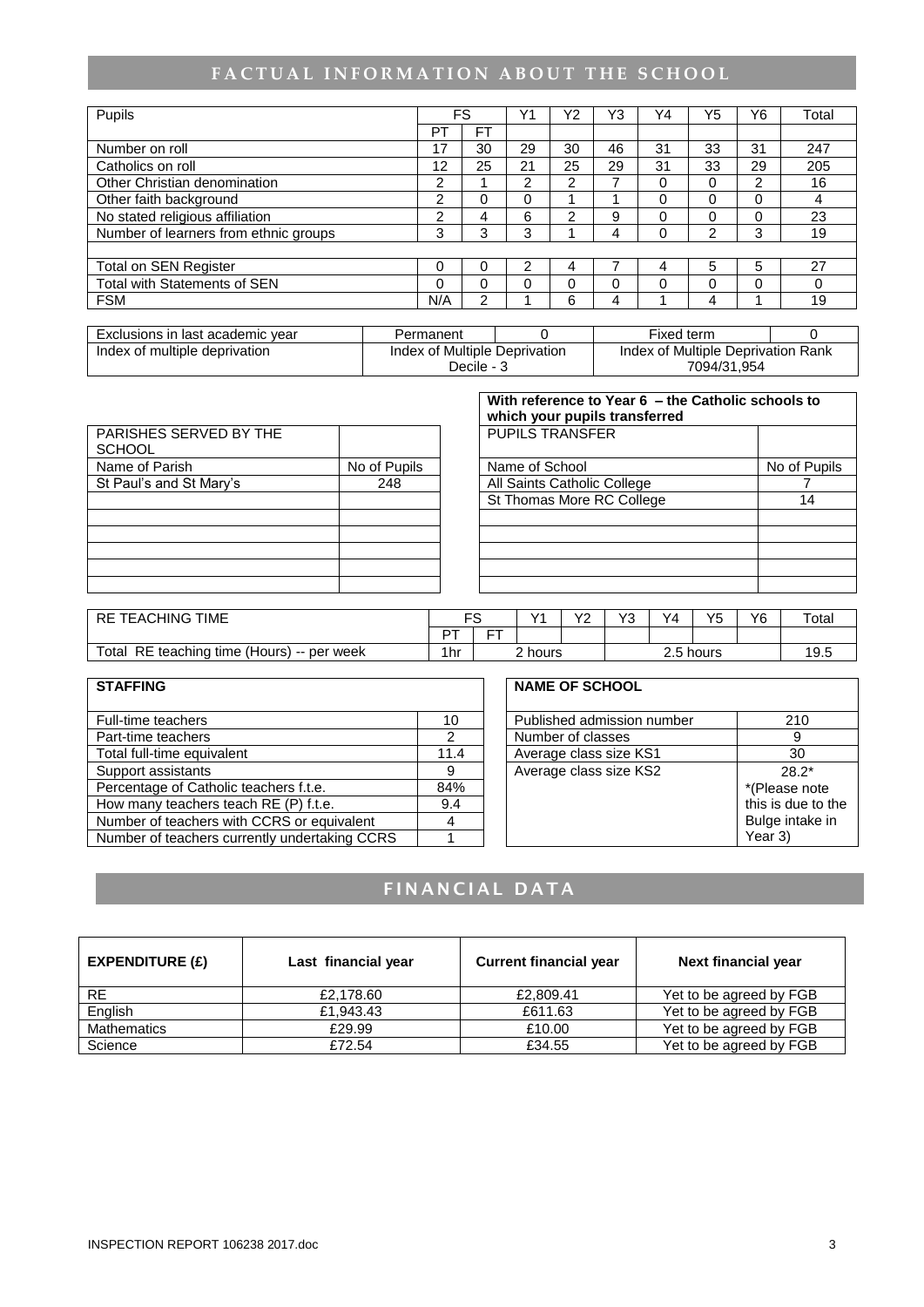| Key to judgements: Grade 1 is outstanding, grade 2 good, grade 3 | Judgement |
|------------------------------------------------------------------|-----------|
| requires improvement and grade 4 inadequate                      |           |

**OUTCOMES FOR PUPILS 2**

| <b>UUTUUMES FUN FUFILS</b>                                                                            |  |
|-------------------------------------------------------------------------------------------------------|--|
| St. Paul's Catholic Primary School is a good school with lots of strengths where the School's Mission |  |
| Statement: 'Living Our Faith by Word and Deed' is fully lived out. As one parent said: 'Religious     |  |
| Education is at the heart of the school. They take the school mission statement very seriously.       |  |

St. Paul's is a very welcoming and friendly school and all within the school rightly feel a strong sense of pride in their school and its achievements. There is a strong sense of community within the school and it is evident that the school also works very hard in the wider community, as clearly articulated by the 'Working Together' group. Pupils take on a wide range of responsibilities and contribute very constructively to the Catholic life of the school and it is clear that they benefit significantly from it.

The school has worked hard in responding to the areas for development identified in the last inspection, most notably in its provision for Collective Worship. Pupils have become increasingly skilled in planning and leading Collective Worship and they do this joyfully and enthusiastically across the school. The school is well-resourced and pupils independently prepare and lead opportunities for prayer and reflection. The school is well supported by its Parish Priest who is a regular visitor to the school and he celebrates whole school and class Masses, as well as leading the children in Reconciliation Services and other celebrations, thus helping pupils understand the importance of key celebrations throughout the liturgical year.

The various pupils groups such as the Working Together group, the School Council and the Worship Leaders work hard within the school raising awareness of appropriate issues relating to poverty, bullying, refugees, faith, prayer and other faiths and they are fully involved in a wide range of fundraising activities – CAFOD, the local Food Bank, Mission Together, the Poppy Appeal, Children in Need and the Christmas Shoebox Appeal. The children are also provided with opportunities to go on retreat and to attend residentials where prayer is promoted, such as a visit to the Marist Centre as part of the recently revised Sacramental Preparation Programme, led by the school.

The majority of pupils enter the Reception class at St. Paul's with some knowledge of the Catholic faith and those pupils who previously attended the school's Nursery have good understanding; as the children move through the school they make good progress relative to their starting points. Attainment at the end of EYFS and both Key Stages is good, with an increasing number of pupils reaching age related expectations and above. The school's increased rigour in assessment, along with the opportunities provided for moderation, is ensuring that children are being helped to achieve even higher standards. The school's assessment procedures fully meet the requirements of Bishops' Conference.

Pupils take great pride in the work in their books and teachers provide a wide range of activities appropriately differentiated to ensure that pupils achieve good outcomes. Marking and feedback is a growing strength of the school and it is clear that the recently reviewed policy is having a positive impact. During the lessons observed pupils worked enthusiastically and displayed exemplary behaviour. Relationships between pupils and their teachers are excellent and it is clear that pupils think highly of the support and help they are given.

All classes have a Collective Worship timetable and pupils are very keen to organise and lead worship using a variety of resources provided. Pupils generally respond well in Collective Worship, singing enthusiastically and showing reverence but explicit teaching of a wider range of traditional prayers would help pupils to participate more fully during response times.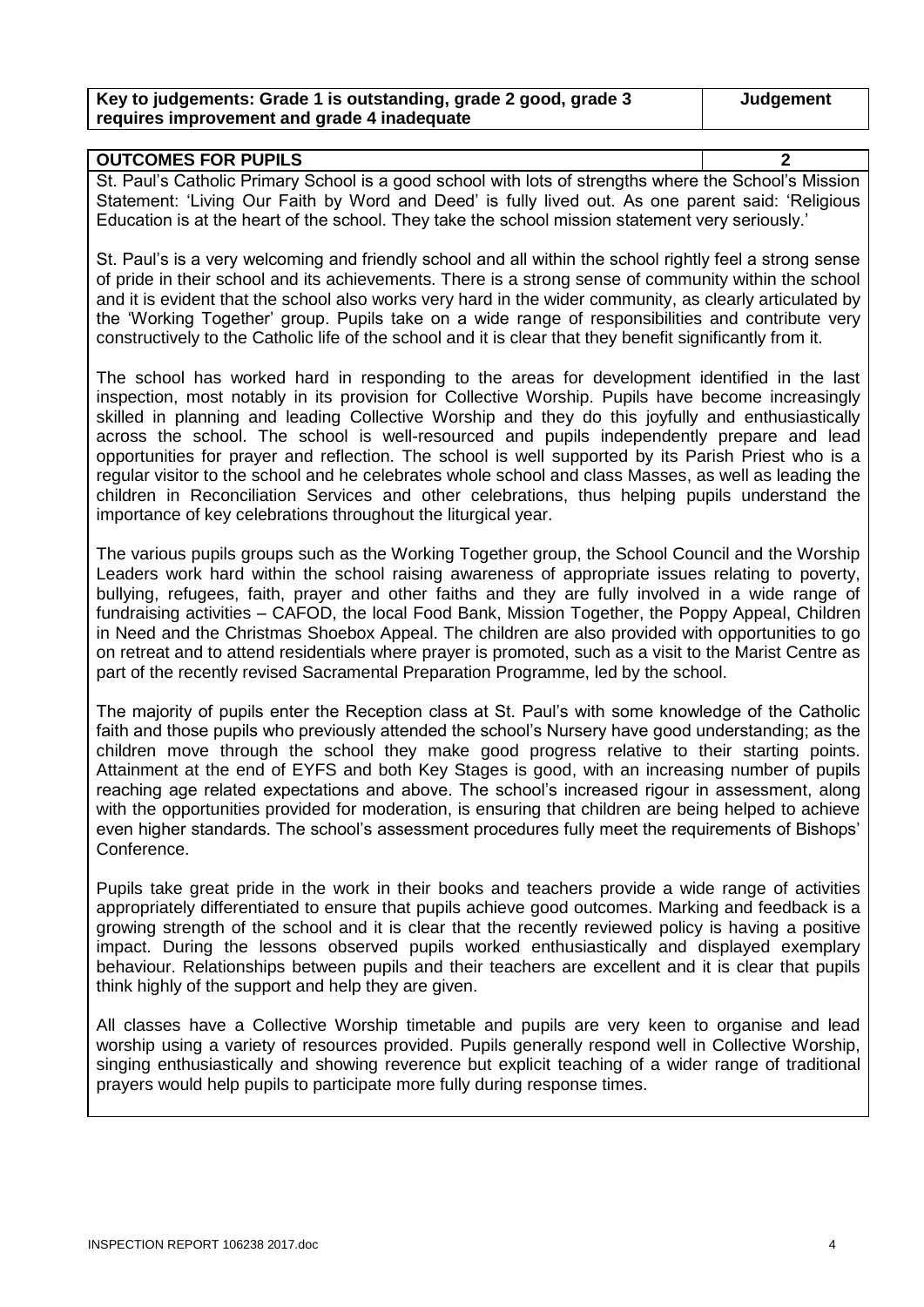| <b>LEADERS AND MANAGERS</b>                                                                              | າ |
|----------------------------------------------------------------------------------------------------------|---|
| Leadership and management of St. Paul's Catholic Primary School are good. All leaders, governors         |   |
| and managers know their school well. The Head Teacher is a strong leader and she is supported by         |   |
| the recently appointed Deputy Head Teacher, who is also the Religious Education Lead. After a            |   |
| period of some instability they are ensuring that the school is focused on improving in all areas of its |   |
| Catholic life and provision. They are ably supported by the hard-working and proactive Religious         |   |
| Education Link Governor. All leaders and managers are kept well informed of the Catholic life of the     |   |
| school and its standards and progress by regular reports and they are deeply committed to the vision     |   |
| and mission of their Catholic Primary School and fully promote its work. Governor involvement is         |   |
| excellent and the school benefits significantly from their care and commitment. They hold the school     |   |
| to account appropriately and regular senior leadership reports ensure that the Governors are able to     |   |
| make informed decisions.                                                                                 |   |

The school's self-evaluation processes are becoming more rigorous and the school's leaders, managers and governors have effectively identified the strengths and weaknesses of the school. Standards are rising and the quality of teaching is at least good in all areas. Leaders, governors and managers have worked hard to address the action points raised at the last inspection. 'The Way the Truth and the Life' scheme is now used very effectively in all classes; pupils are now more fully involved in planning and preparing their own liturgies and assessment, recording and tracking procedures are now embedded in school practice. However, sharper focus is still needed to ensure that school self-evaluation activities clearly identify next steps and plan for these. The recently completed Prayer Focus Scrutiny is a good template for future strategic planning.

The recently appointed Religious Education Leader, who is the Deputy Head Teacher, reports on progress and standards at each full Governing Body meeting and he is growing and developing into his role. He has already worked hard to further develop Collective Worship and as he does not have a class teaching commitment he is very well-placed to ensure provision for Religious Education improves even further.

Assessment practices are now embedded in the life of the school and teachers are using the assessment tasks and materials provided by the Diocese. Moderation practices are also becoming more established, both within school and with neighbouring schools. The recently reviewed Marking Policy has already had impact and all pupils are being helped to achieve the best they can. Pupils' presentation of their work is outstanding and the school is to be commended on the high standards of handwriting evident throughout the school.

Pastoral care and provision within safeguarding are good and the needs of all pupils are being met.

Governors have ensured the Catholic life of the school is given high priority by regularly including aspects related to its Catholic life in senior leaders' performance management objectives.

#### **PROVISION 2**

The Religious Education curriculum provided by the school fully meets Diocesan requirements and thought has been given to timetabling of lessons to ensure that sufficient focus is given. Consideration has also been given to ensuring that the curriculum is creative and enriching and that there is appropriate challenge for the most able. The standard of Collective Worship is good and there is evidence of some lovely Collective Worship sessions in all classes, however thought needs to be given to ensure that pupil response and participation is maximised at all times. Pupils are encouraged to write their own prayers but would benefit from learning a greater variety of traditional prayers across the school.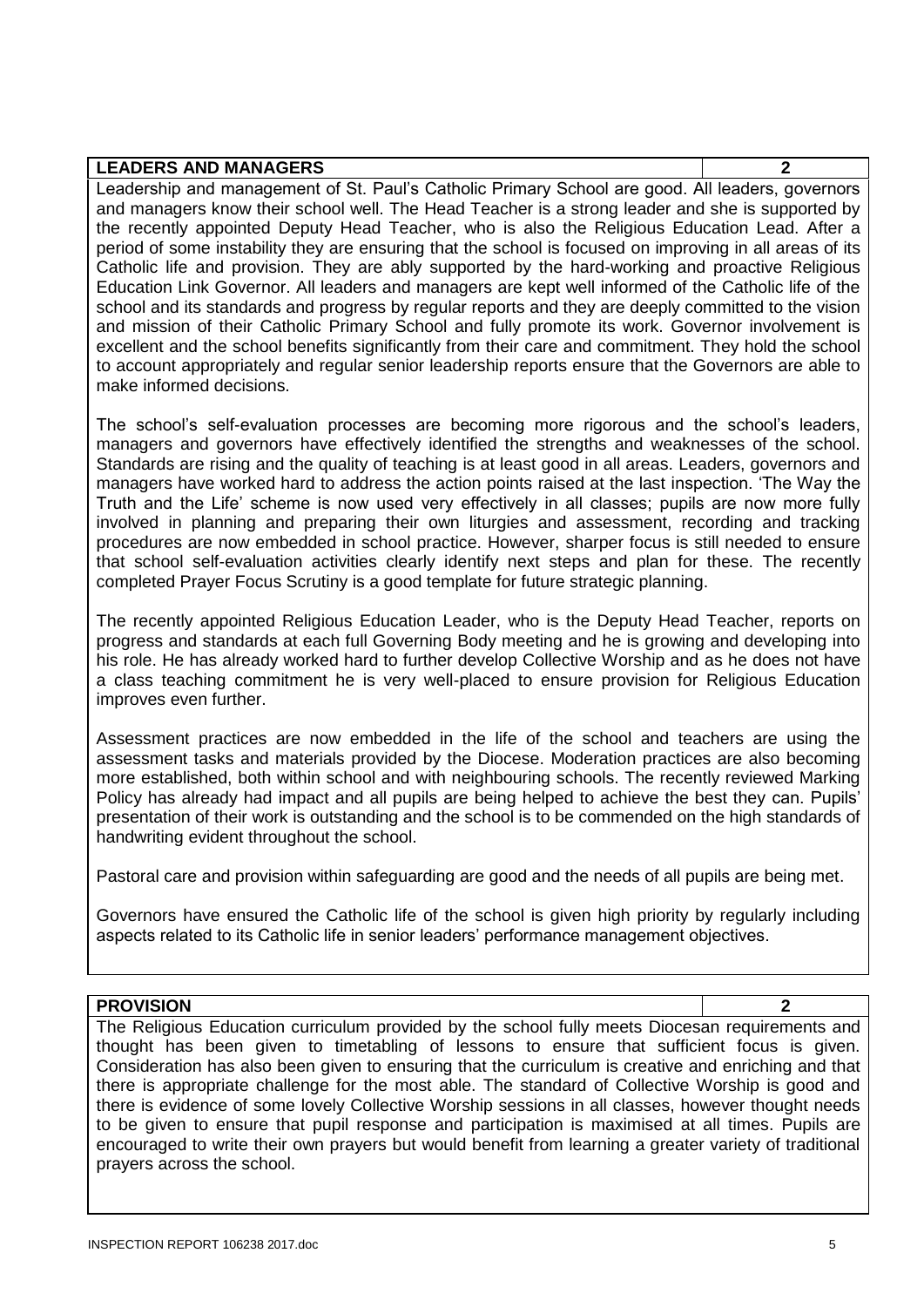Preparation for First Sacraments now takes place in school, and parents wrote positively of the changes, complimenting the school on the creativity and enjoyment of the activities provided for the children. Parents also spoke highly of how well the school supports the children's spiritual and moral development.

Teaching observed was at least good across the whole school, with evidence of some outstanding teaching in the oldest pupils' books. Pupils were enthusiastic about their learning, were engaged and most made good progress. In lessons teaching was purposeful and well-planned, pitched appropriately and good subject knowledge was evident. Differentiation was apparent and supported learners. Teachers built upon prior learning and used a wide range of activities to engage pupils. Pupils said they enjoyed their Religious Education lessons with a number of the oldest children saying it was their favourite subject! Pupils were articulate in expressing their views and showed confidence and independence in the work they were tackling. Learning behaviours and attitudes were excellent. Pupils were clear about expectations. Resources were used effectively, including other adults working in the classroom.

Staff have received training related to creativity in the delivery of the Religious Education curriculum and all showed confidence in such delivery. Focus has also been given to marking practices and procedures and this is becoming embedded.

Pastoral care is effective in supporting the children's needs and the children said they know who to go to if they have any difficulties or concerns and they know they will be given the help they need. Behaviour is exemplary across the school and good use is made of House Points and Golden Rules to ensure high standards of behaviour are expected.

The school engages very well with its own parish and the two neighbouring parishes. It has welldeveloped links with neighbouring Faith Schools in the local community and is fully involved with Moderation Activities within their Catholic cluster of schools. Staff and pupils come together with neighbouring Catholic schools to celebrate Mass.

#### **OVERALL EFFECTIVENESS 2**

St. Paul's Catholic Primary is a good school with some outstanding features.

The Head Teacher leads by example and her commitment to St. Paul's is clearly evident. The newly appointed Religious Education Lead is becoming an effective member of the leadership team. They are both supported by a very hard-working staff team. The Governing Body is a real asset to the school, with a strong Chair of Governors and very effective Link Religious Education Governor. The children are an absolute delight and their behaviour is outstanding. Presentation of work in books is outstanding.

#### **What the school could do to improve further**

- Ensure monitoring procedures have clearer and sharper focus on areas for development
- Strengthen the faith life of the school by developing the children's knowledge of traditional prayers